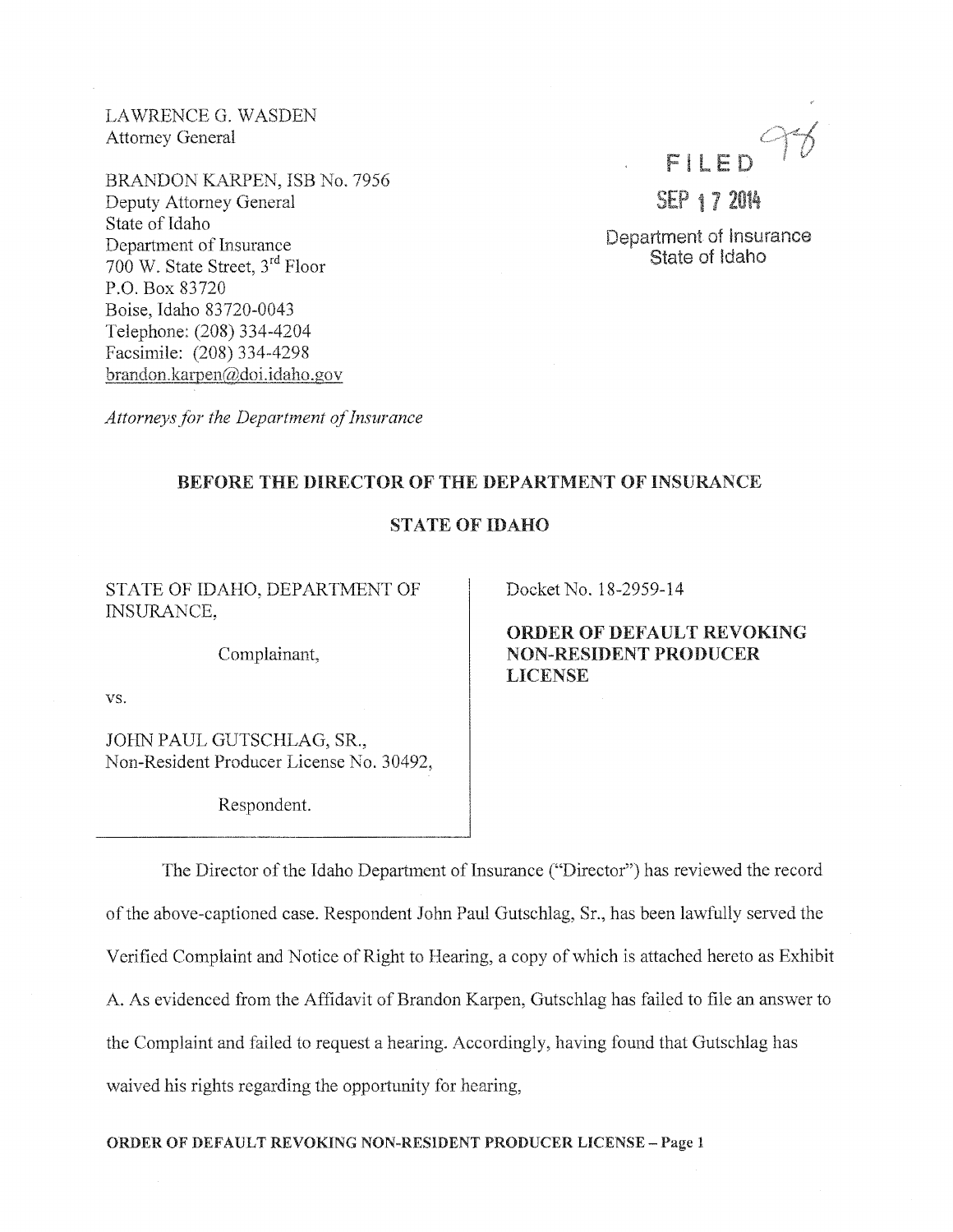IT IS HEREBY ORDERED that Non-Resident Producer License No. 30492 issued to John Paul Gutschlag, Sr., is hereby REVOKED. Gutschlag shall immediately return Non-Resident Producer License No. 30492 to the Idaho Department of Insurance, P.O. Box 83720, Boise, Idaho 83720-0043.

IT IS SO ORDERED. DATED this  $\iiint_{\text{C} \to \text{day}}$  of September, 2014.

> STATE OF IDAHO DEPARTMENT OF INSURANCE

William DEAL Director

## NOTIFICATION REGARDING REPORTABLE PROCEEDINGS

This is considered a reportable administrative proceeding. As such, it is a public record and is public information that may be disclosed to other states and reported to companies of which you are actively appointed. This information will be reported to the National Association of Insurance Commissioners (NAIC) and will appear in the Idaho Department of Insurance's online searchable database. Be aware that this proceeding must be disclosed on any license application and must be reported to any and all states in which you hold an insurance license.

## NOTIFICATION OF RIGHTS

This constitutes a final order of the agency. Any party may file a motion for reconsideration of this final order within fourteen (14) days of the service date of this order. The agency will dispose of the petition for reconsideration within twenty-one (21) days of its receipt, or the petition will be considered denied by operation of law. *See* Idaho Code § 67-5246(4).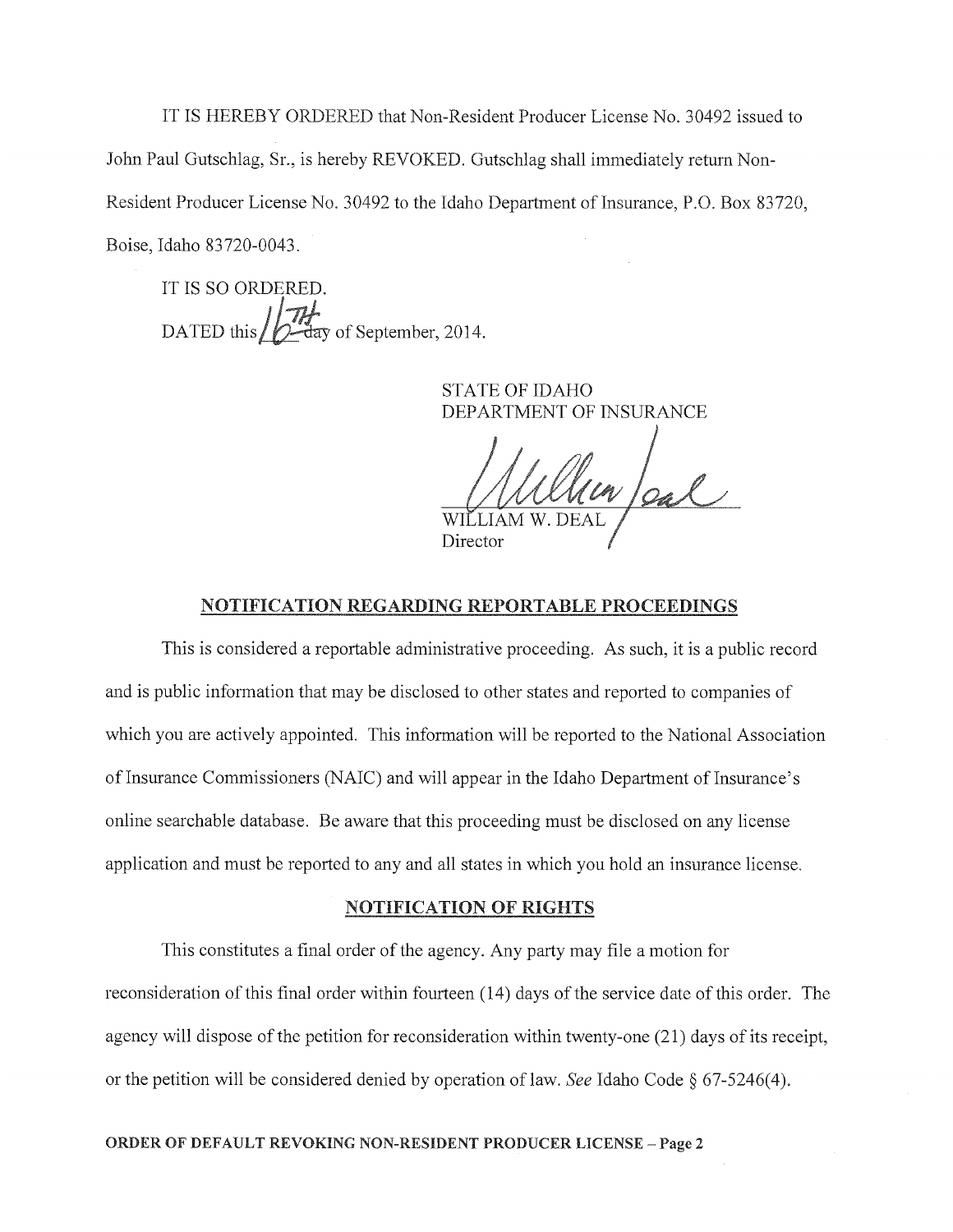Pursuant to Idaho Code  $\S$ § 67-5270 and 67-5272, any party aggrieved by this final order may appeal it by filing a petition for judicial review in the district court of the county in which: (1) the hearing was held; or  $(2)$  the final agency action was taken; or  $(3)$  the aggrieved party resides or operates its principal place of business in Idaho; or (4) the real property or personal property that was the subject of the agency decision is located. An appeal must be filed within twenty-eight (28) days of: (a) the service date of this final order, or (b) an order denying a petition for reconsideration, or (c) the failure within twenty-one (21) days to grant or deny a petition for reconsideration, whichever is later. See Idaho Code § 67-5273. The filing of a petition for judicial review to the district court does not itself stay the effectiveness or enforcement of the order under appeal.

# CERTIFICATE OF SERVICE

I HEREBY CERTIFY that, on this  $\sqrt{2t\sqrt{t}}$  day of September, 2014, I caused a true and correct copy of the foregoing ORDER OF DEFAULT REVOKING NON-RESIDENT PRODUCER LICENSE to be served upon the following by the designated means:

John Paul Gutschlag, Sr. 6629 Rockridge Trail Aubrey, TX 76227-7092

| $\triangleleft$ first class mail |
|----------------------------------|
| certified mail                   |
| hand delivery                    |
| via facsimile                    |

esa fore

ORDER OF DEFAULT REVOKING NON--RESIDENT PRODUCER LICENSE- Page 3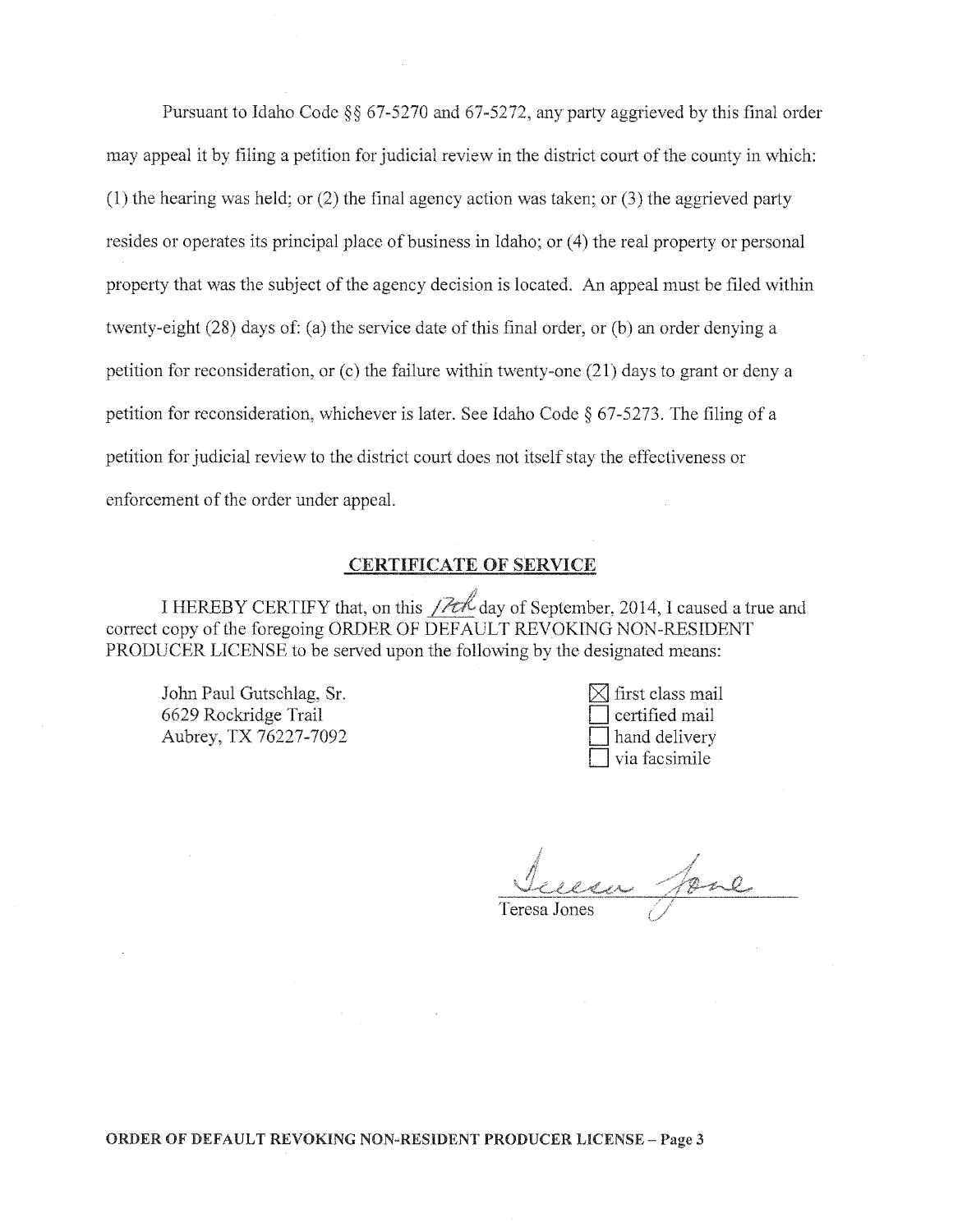LAWRENCE G. WASDEN Attorney General

BRANDON KARPEN, ISB No. 7956 Deputy Attorney General State of Idaho Department of Insurance  $700$  W. State Street,  $3^{rd}$  Floor P.O. Box 83720 Boise, Idaho 83720-0043 Telephone: (208) 334-4204 Facsimile: (208) 334-4298 brandon.karpen @doi.idaho.gov

'- FILED  $\overline{V}$ 

AUG 2 1 2014

Department of Insurance State of Idaho

*Attorneys for the Department of Insurance* 

## BEFORE THE DIRECTOR OF THE DEPARTMENT OF INSURANCE

# STATE OF IDAHO

STATE OF IDAHO, DEPARTMENT OF INSURANCE,

Complainant,

vs.

JOHN PAUL GUTSCHLAG, SR., Non-Resident Producer License No. 30492,

Respondent.

Docket No. 18-2959-14

# VERIFIED COMPLAINT AND NOTICE OF RIGHT TO HEARING

COMES NOW the State of Idaho, Department of Insurance ("Department"), by and

through its undersigned counsel, to complain and allege as follows:

# **JURISDICTION**

1. Jurisdiction is founded in the Idaho Insurance Code, Idaho Code§ 41-101 *et seq.,* 

including Idaho Code§ 41-1016, which authorizes the Department to initiate a contested case

against an Idaho-licensed insurance producer, seeking revocation of an insurance producer's

EXHIBIT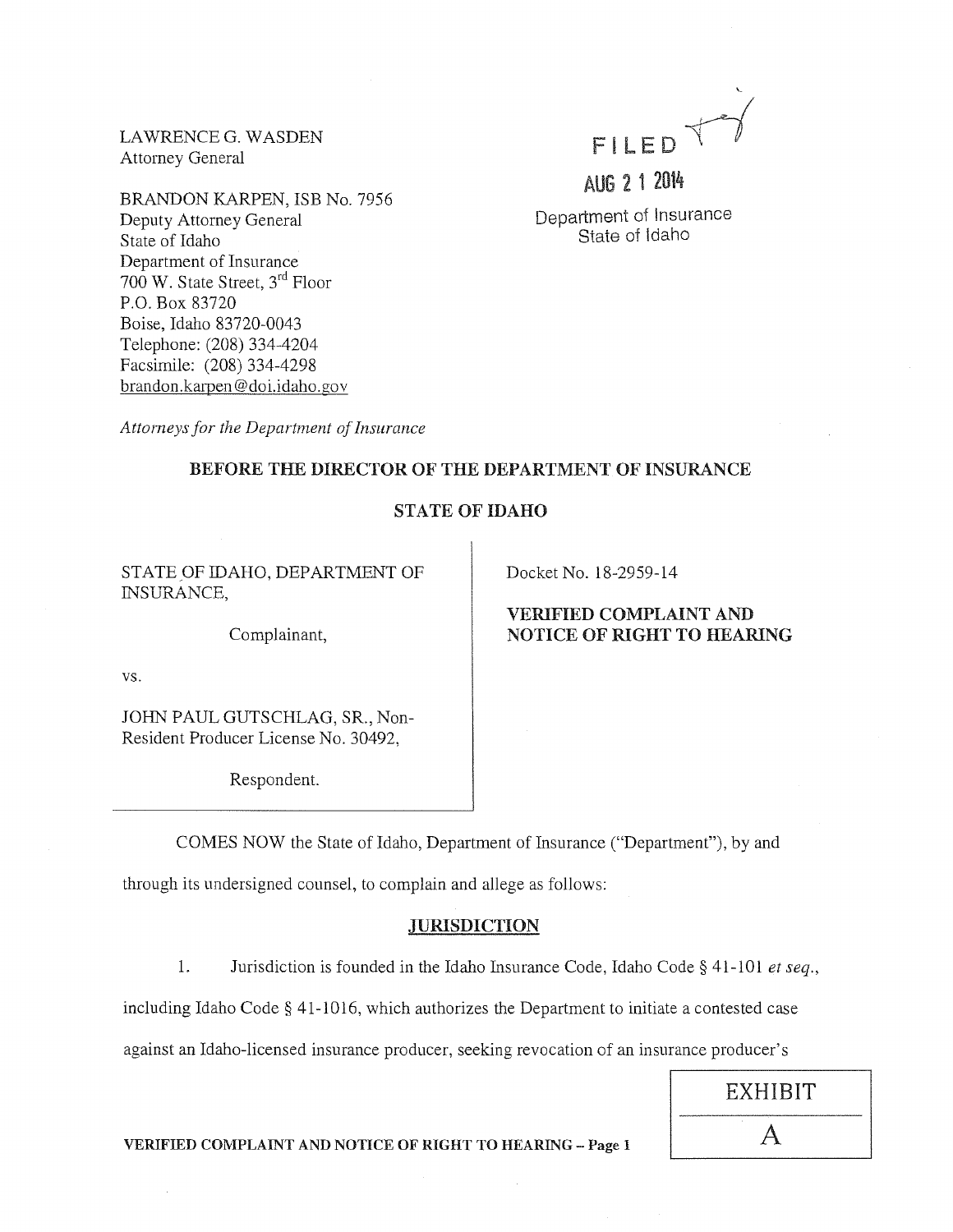license, as well as the imposition of administrative penalties.

2. Jurisdiction is also proper pursuant to Idaho Code  $\frac{7}{8}$  41-213, which authorizes the Department to institute such proceedings as deemed necessary for the enforcement of any provision of the Idaho insurance code.

## RESPONDENT

3. JOHN PAUL GUTSCHLAG, SR., is a licensed insurance producer, currently holding Idaho Non-resident Insurance Producer License No. 30492. The license was issued on September 11, 1992, and expires March 31, 2015. Department records reflect that Gutschlag was formerly a resident producer in the state of Texas, where he voluntarily surrendered his license.

### FACTUAL ALLEGATIONS

4. On April 8, 2013, Gutschlag was indicted in the United States District Court for the Western District of Virginia (Case No. 1: 13-cr-00015-JPM, Dkt. No. 5). The indictment alleged that Gutschlag had "devised a scheme to defraud colleges and universities, as well as students ... by providing false and fraudulent claims reports and other misrepresentations designed to ... personally enrich John Paul Gutschlag, Sr., and his confederates...."

5. In the indictment, the United States Attorneys Office for the District of Virginia charged Gutschlag with 57 felonies, including racketeering, conspiracy, wire fraud, mail fraud, money laundering, and a forfeiture claim.

6. On May 21, 2014, Gutschlag pled guilty to conspiracy to violate the Racketeering Act and to two counts of money laundering by engaging in monetary transactions involving property derived from wire and mail fraud, and was ordered to pay \$1.2 million in restitution.

7. On May 27, 2014, Gutschlag voluntarily surrendered his insurance license in his home state of Texas.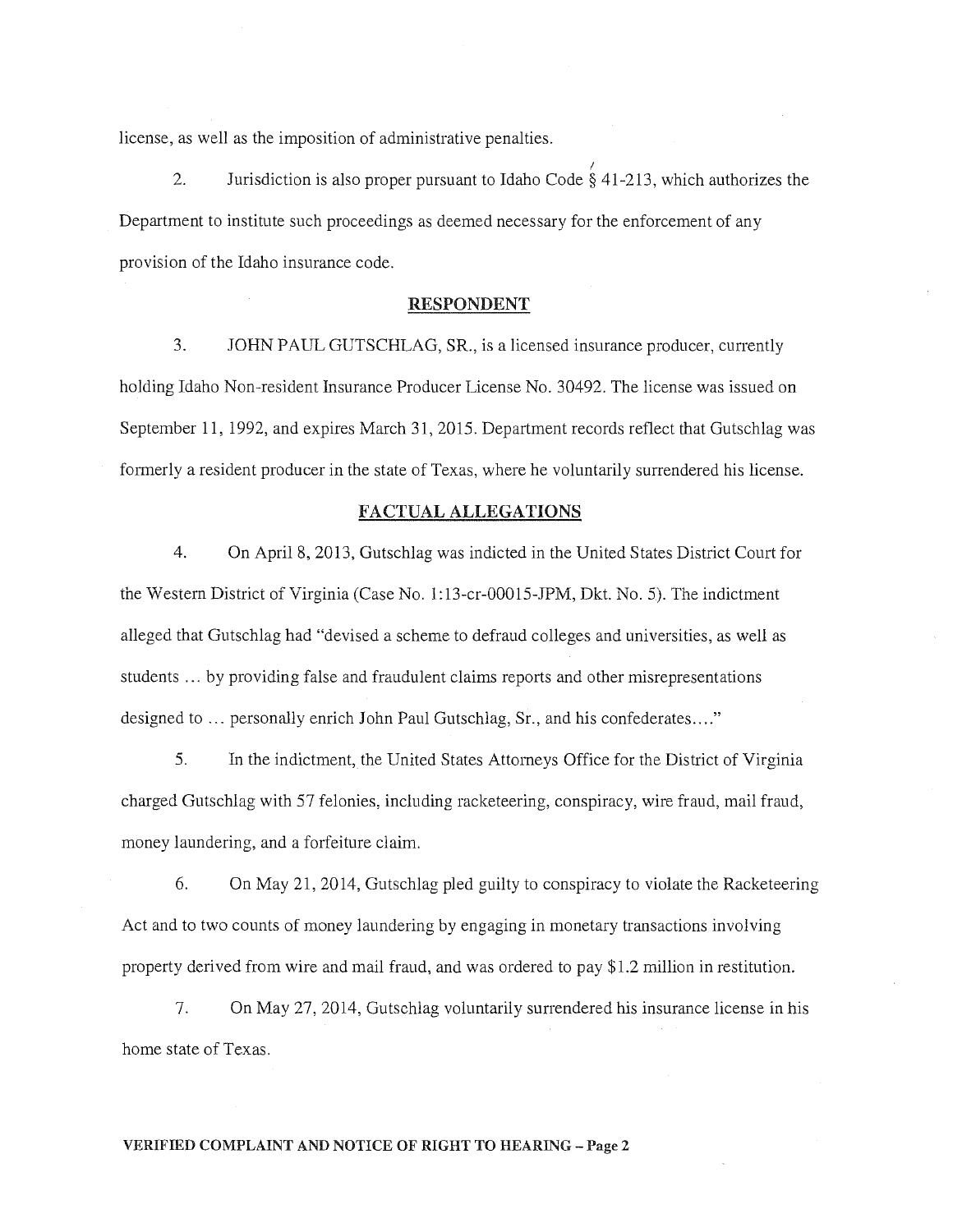8. On June 24, 2014, the State of Florida revoked Gutschlag's non-resident insurance license.

## COUNT ONE: VIOLATION OF IDAHO CODE  $\S$  41-1016(1)(f)

9. Paragraphs 1-8 are re-alleged as if set forth in fulL

10. Idaho Code§ 41-1016(1)(f) states that a violation of the insurance code occurs by "[b]eing convicted of or pleading guilty to any felony, or to a misdemeanor which evidences bad moral character, dishonesty, a lack of integrity and financial responsibility, or an unfitness and inability to provide acceptable service to the consuming public."

11. Gutschlag's felony guilty plea is a direct violation ofldaho Code§ 41-1016(1)(f), and gives the Department cause to seek an order revoking Gutschlag's license.

## COUNT TWO: VIOLATION OF IDAHO CODE § 41-1016(1)(i)

12. Paragraphs 1-12 are re-alleged as if set forth in full.

13. Idaho Code§ 41-1016(l)(i) permits the Department to seek an order that suspends or revokes the license of any producer who has had "an insurance license denied, suspended or revoked in any other state, providence, district or territory."

14. The revocation of Gutschlag's insurance license in Florida is in violation of Idaho Code § 41-1016(1)(i), and gives the Department cause to seek an order that revokes Gutschlag's non-resident license.

### COUNT THREE: VIOLATION OF IDAHO CODE§ 41-1016(1)(b)

15. Paragraphs 1-15 are re-alleged as if set forth in full.

16. Idaho Code§ 41-1016(1)(b) states that violation of "any provision of title 41, Idaho Code, department rule, subpoena or order of the director or of another state's insurance director" authorizes the Department to seek an order that revokes the license of any producer.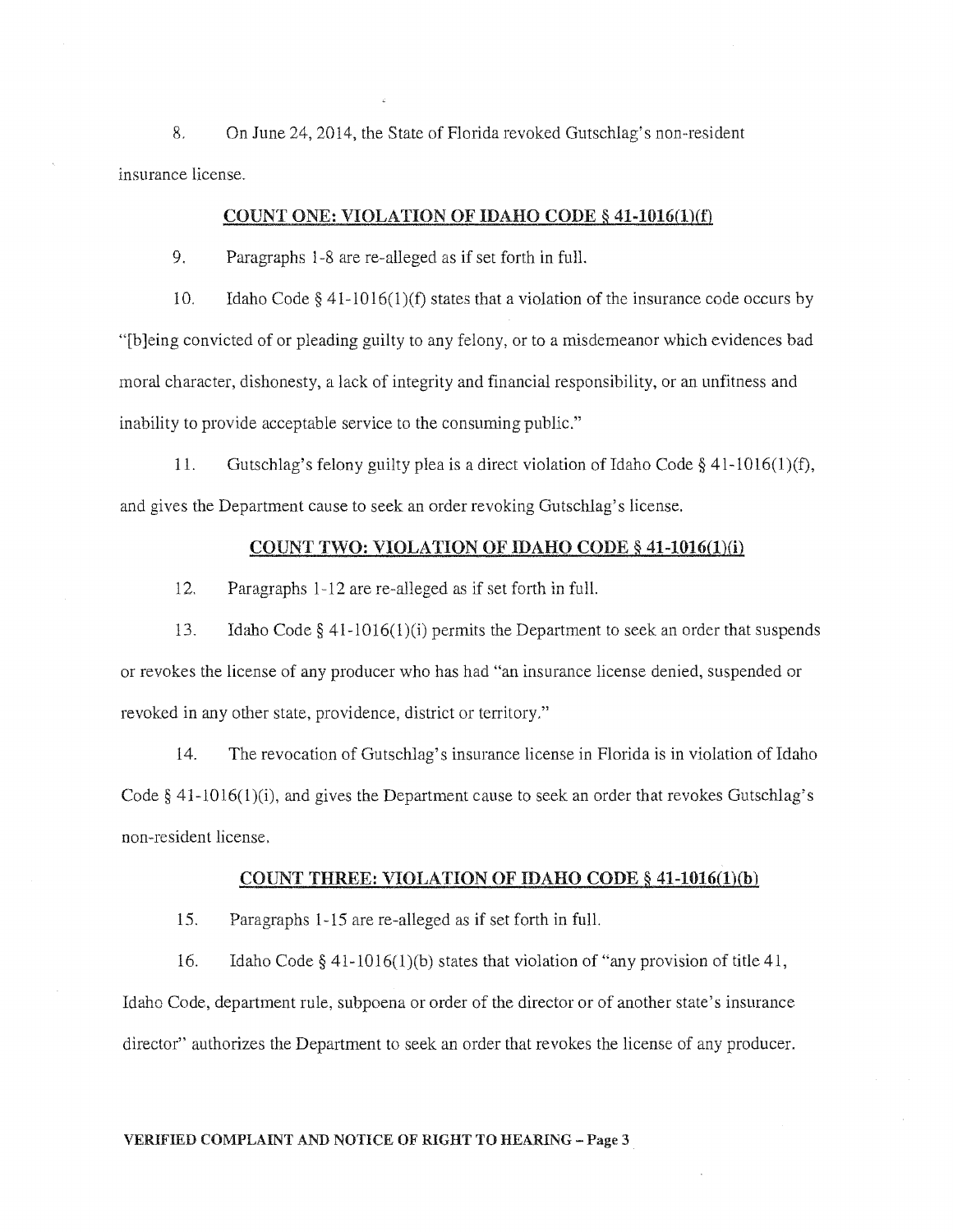17. Idaho Code  $\S$  41-1009(1)(a) requires all non-resident insurance producers to be "currently licensed as a resident and in good standing in his or her home state."

18. Gutschlag is not currently licensed by his claimed home state of Texas, in violation of Idaho Code  $\S$  41-1009(1)(a).

19. Gutschlag's failure to comply with Idaho Code §  $41-1009(1)(a)$  is in violation of Idaho Code § 41-1016(1)(b), which gives the Department cause to seek an order that suspends or revokes Respondent's non-resident license.

### REQUEST FOR RELIEF

Based upon the foregoing facts and allegations, the Department prays for entry of an order revoking Gutschlag's non-resident insurance producer license.

## NOTICE OF RIGHT TO A HEARING

Pursuant to Idaho Code § 41-232A(2), prior to revocation, Respondent has the right to a hearing on this matter. In order to exercise this right, a written request for a hearing, including the basis for objecting to revocation, must be filed and served upon the Department within 21 days after service of this Complaint. Failure to file and serve a written request for a hearing upon the Department within the 21-day time period shall be deemed a waiver of the opportunity for a hearing and to contest the allegations in the Complaint, pursuant to Idaho Code§ 41-232A(2).

Any written request for a hearing shall be served on the Director of the Idaho Department of Insurance, addressed as follows:

William W. Deal, Director Idaho Department of Insurance P.O. Box 83720 Boise, ID 83720-0043

A copy shall also be provided to the Department's counsel in this matter, Brandon Karpen, Deputy Attorney General, at the following address: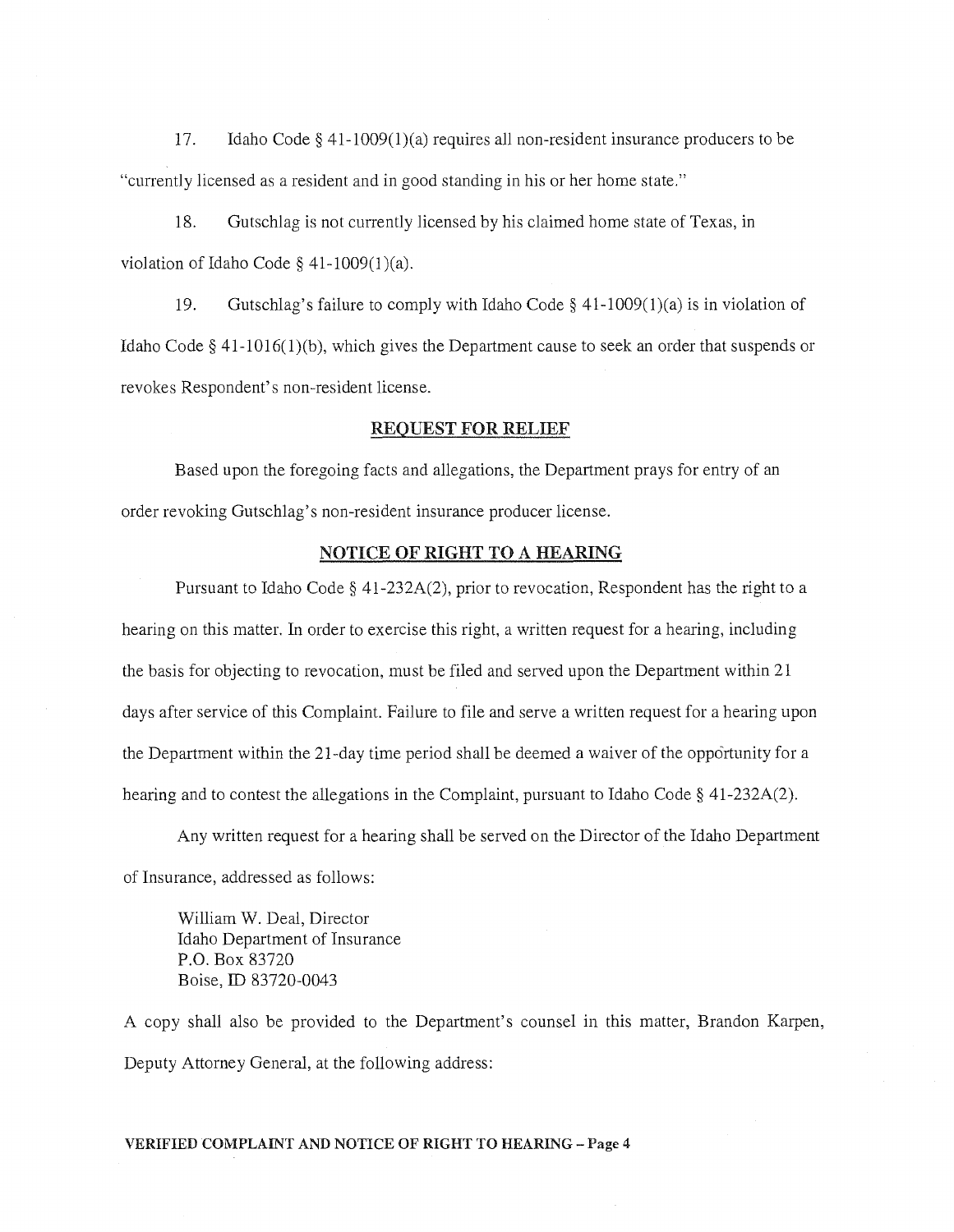Brandon Karpen Deputy Attorney General Idaho Department of Insurance P.O. Box 83720 Boise, ID 83720-0043

In lieu of a hearing, this matter may be resolved by negotiation, stipulation, agreed settlement, or consent order, pursuant to Idaho Code § 67-5241. Should you wish to discuss these options, please contact the undersigned deputy attorney general. If Respondent fails to submit a timely written response to the allegations within 21 days of the service of this complaint, a final order will be entered imposing the relief described above.

DATED this  $\frac{2\sqrt[4]{5}}{2}$  day of August, 2014.

OFFICE OF THE ATTORNEY GENERAL **By: BRANDON KARPEN** 

Deputy-Attorney General Attorney for the Department of Insurance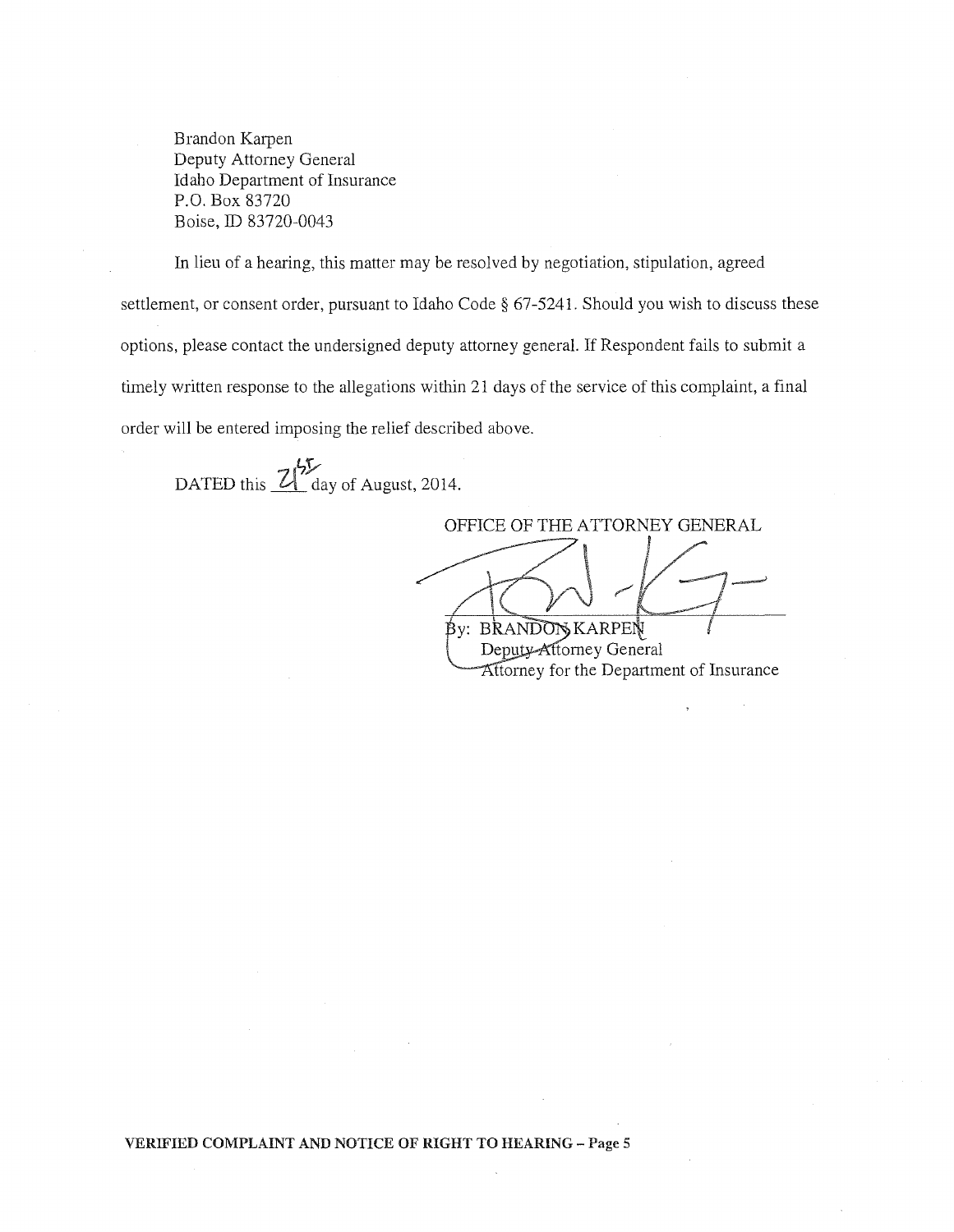## VERIFICATION

STATE OF IDAHO ) ss. County of Ada (b)

Georgia Siehl, Bureau Chief, Company Activities, for the Department of Insurance, State of Idaho, being first duly sworn, deposes and says:

I have read the foregoing Verified Complaint and Notice of Right to Hearing and know the contents thereof, and the same are true to the best of my knowledge and belief and based on the records of the Department.

DATED this  $\lambda$  day of August, 2014.

Georgia Siehl, CPA, CFE

Bureau Chief / Chief Examiner Idaho Department of Insurance

SUBSCRIBED AND SWORN to before me this <sup>2/81</sup>day of August, 2014.



Notary Public for Idaho My commission expires on

VERIFIED COMPLAINT AND NOTICE OF RIGHT TO HEARING- Page 6